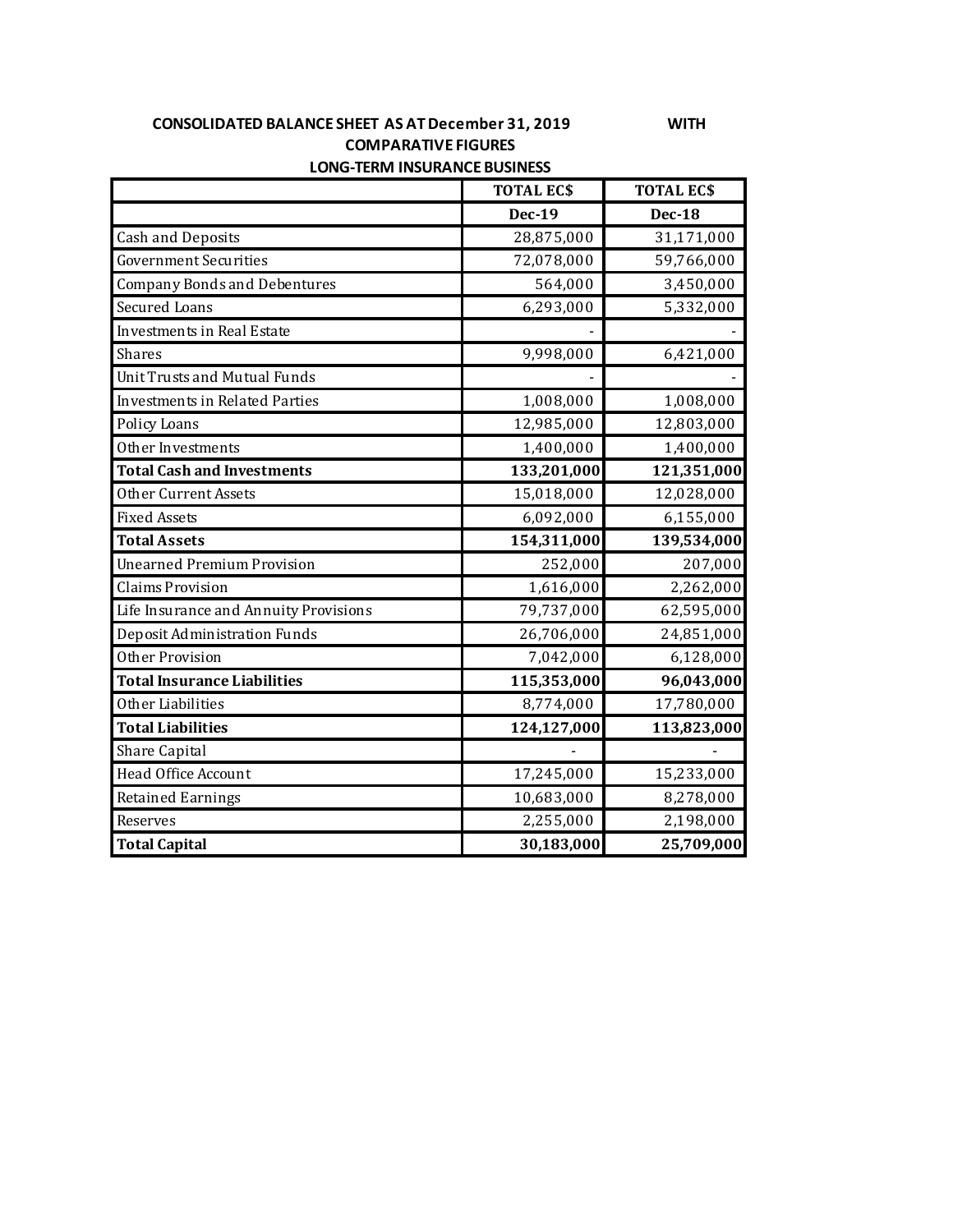## **CONSOLIDATED INCOME STATEMENT AS AT December 31, 2019 WITH COMPARATIVE FIGURES LONG-TERM INSURANCE BUSINESS**

|                               | <b>TOTAL ECS</b> | <b>TOTAL ECS</b> |
|-------------------------------|------------------|------------------|
|                               | <b>Dec-19</b>    | <b>Dec-18</b>    |
| <b>Gross Premuims Written</b> | 41,739,000       | 24,342,000       |
| Reinsurance Assumed           |                  |                  |
| Reinsurance ceded             | 2,215,000        | 2,314,000        |
| <b>Net Premuims Written</b>   | 39,524,000       | 22,028,000       |
| Investment Income             | 7,535,000        | 3,913,000        |
| Other Revenue                 | 1,041,000        | 907,000          |
| <b>Total Revenue</b>          | 48,100,000       | 26,848,000       |
| Policy Holder Benefits        | 28,227,000       | 12,946,000       |
| <b>Commission Expense</b>     | 3,671,000        | 3,828,000        |
| Management expense            | 8,693,000        | 7,535,000        |
| Other Expenses                | 1,549,000        | 1,020,000        |
| <b>Total Expenses</b>         | 42,140,000       | 25,329,000       |
| Net Income before Tax         | 5,960,000        | 1,519,000        |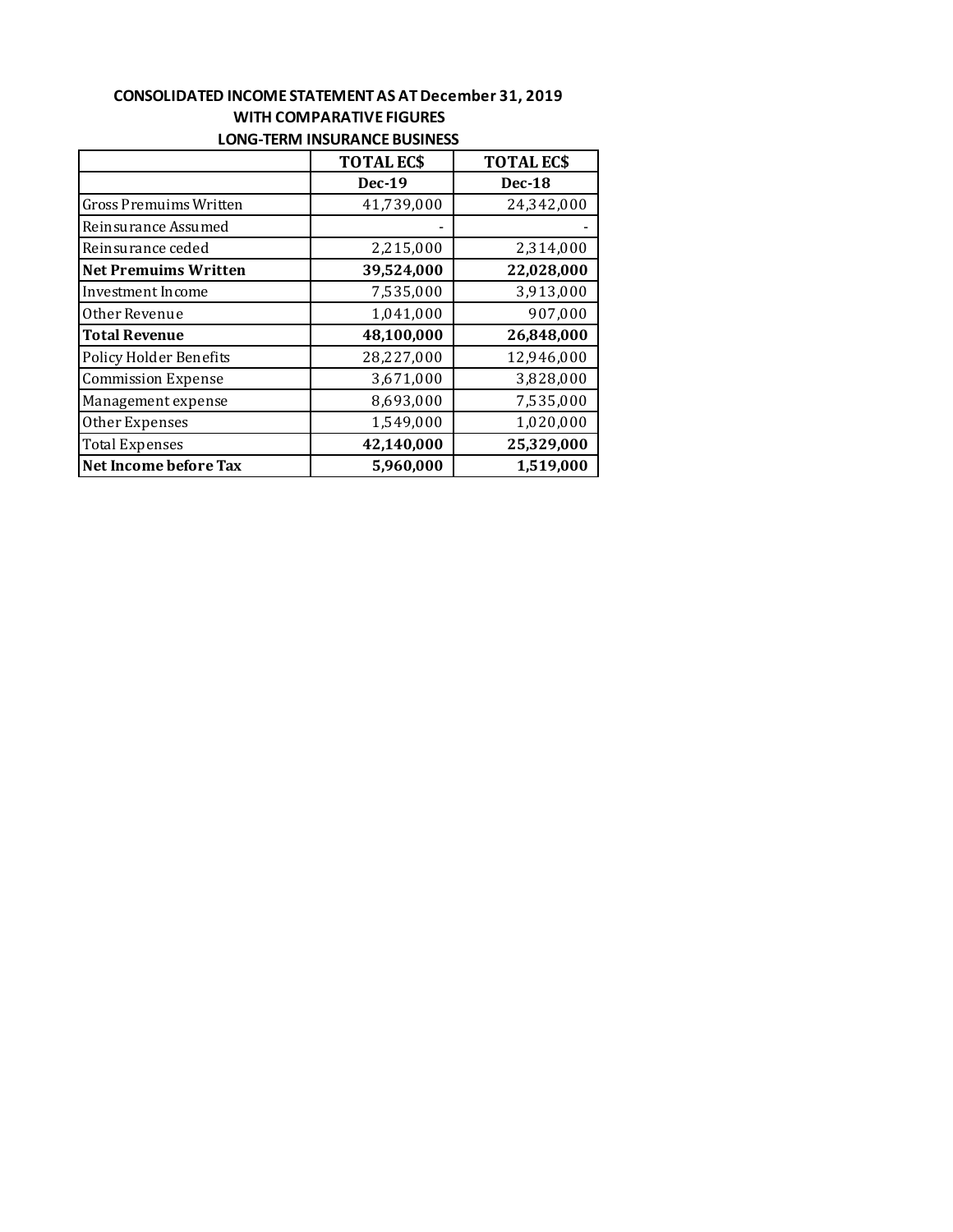|                          | <b>Quarter Ended</b> | <b>Year Ended</b> | <b>Quarter Ended</b> |
|--------------------------|----------------------|-------------------|----------------------|
|                          | 31-Dec-19            | 31-Dec-18         | 31-Dec-18            |
| Assets:                  |                      |                   |                      |
| Life Companies           | 154,311,000          | 139,400,000       | 139,534,000          |
| <b>General Companies</b> | 114,337,916          | 105,517,789       | 106,127,727          |
| <b>Total Amount</b>      | 268,648,916          | 244,917,789       | 245,661,727          |
|                          |                      |                   |                      |
| Liabilities:             |                      |                   |                      |
| Life Companies           | 124,127,000          | 114,610,000       | 113,823,000          |
| <b>General Companies</b> | 53,196,283           | 54,883,633        | 53,954,231           |
| <b>Total Amount</b>      | 177,323,283          | 169,493,633       | 167,777,231          |
|                          |                      |                   |                      |
| Capital/Equity:          |                      |                   |                      |
| Life Companies           | 30,183,000           | 24,787,000        | 25,709,000           |
| <b>General Companies</b> | 61,139,636           | 50,631,156        | 52,167,495           |
| <b>Total Amount</b>      | 91,322,636           | 75,418,156        | 77,876,495           |
|                          |                      |                   |                      |
| <b>Gross Premium:</b>    |                      |                   |                      |
| Life Companies           | 41,739,000           | 24,227,000        | 24,342,000           |
| <b>General Companies</b> | 59,465,042           | 65,469,974        | 51,593,788           |
| <b>Total Amount</b>      | 101,204,042          | 89,696,974        | 75,935,788           |

#### **INDUSTRY TOTALS EC\$**

٦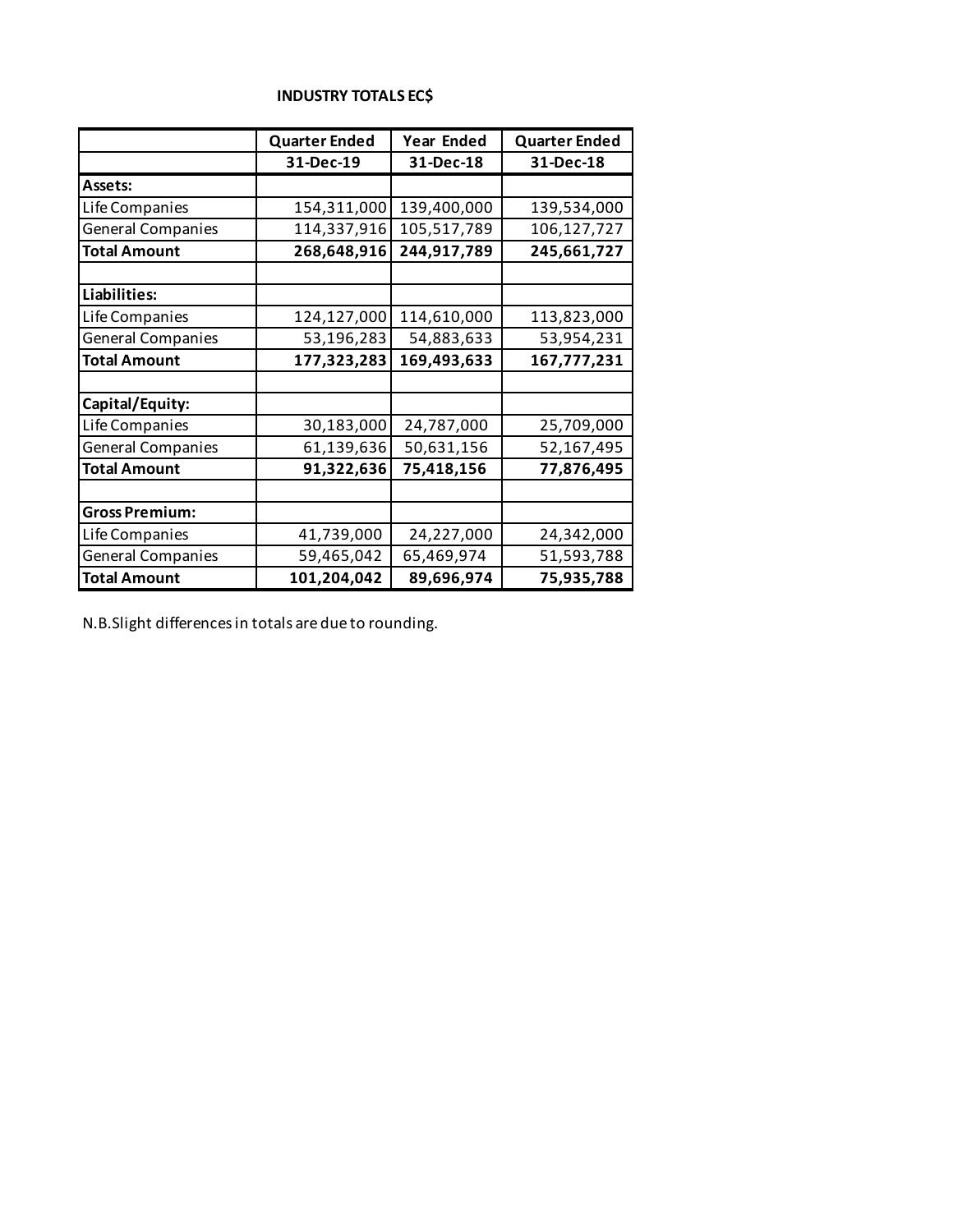## **CONSOLIDATED INCOME STATEMENT AS AT December 31, 2019 WITH COMPARATIVE FIGURES GENERAL INSURANCE BUSINESS**

|                                        | <b>TOTAL ECS</b> | <b>TOTAL ECS</b> |
|----------------------------------------|------------------|------------------|
|                                        | <b>Dec-19</b>    | <b>Dec-18</b>    |
| <b>INCOME</b>                          |                  |                  |
| <b>Gross Premuim Written</b>           | 59,465,042       | 51,593,788       |
| Premuims Ceded                         | 30,674,333       | 26,186,735       |
| <b>Net Premuims Written</b>            | 28,790,709       | 25,407,053       |
| Change in unearned premuims            | 1,440,838        | 825,153          |
| <b>Net Premuims Earned</b>             | 27,349,871       | 24,581,900       |
| Claims expense                         | 15,219,318       | 14,778,145       |
| Net Commission Expense                 | (768, 756)       | 562,566          |
| Management expense                     | 8,682,674        | 6,595,718        |
| <b>Total Underwriting Expenses</b>     | 23,133,236       | 20,811,297       |
| <b>Underwriting Income</b>             | 4,216,635        | 3,770,603        |
| Investment Income                      | 1,422,244        | 713,966          |
| Other Income                           | 809,574          | 725,568          |
| Other Expenses                         | (413, 912)       | 412,912          |
| <b>Net Operating Income before Tax</b> | 6,034,541        | 4,797,225        |
| Tax                                    | 4,116,965        | 2,380,814        |
| <b>Net Income</b>                      | 1,917,576        | 2,416,411        |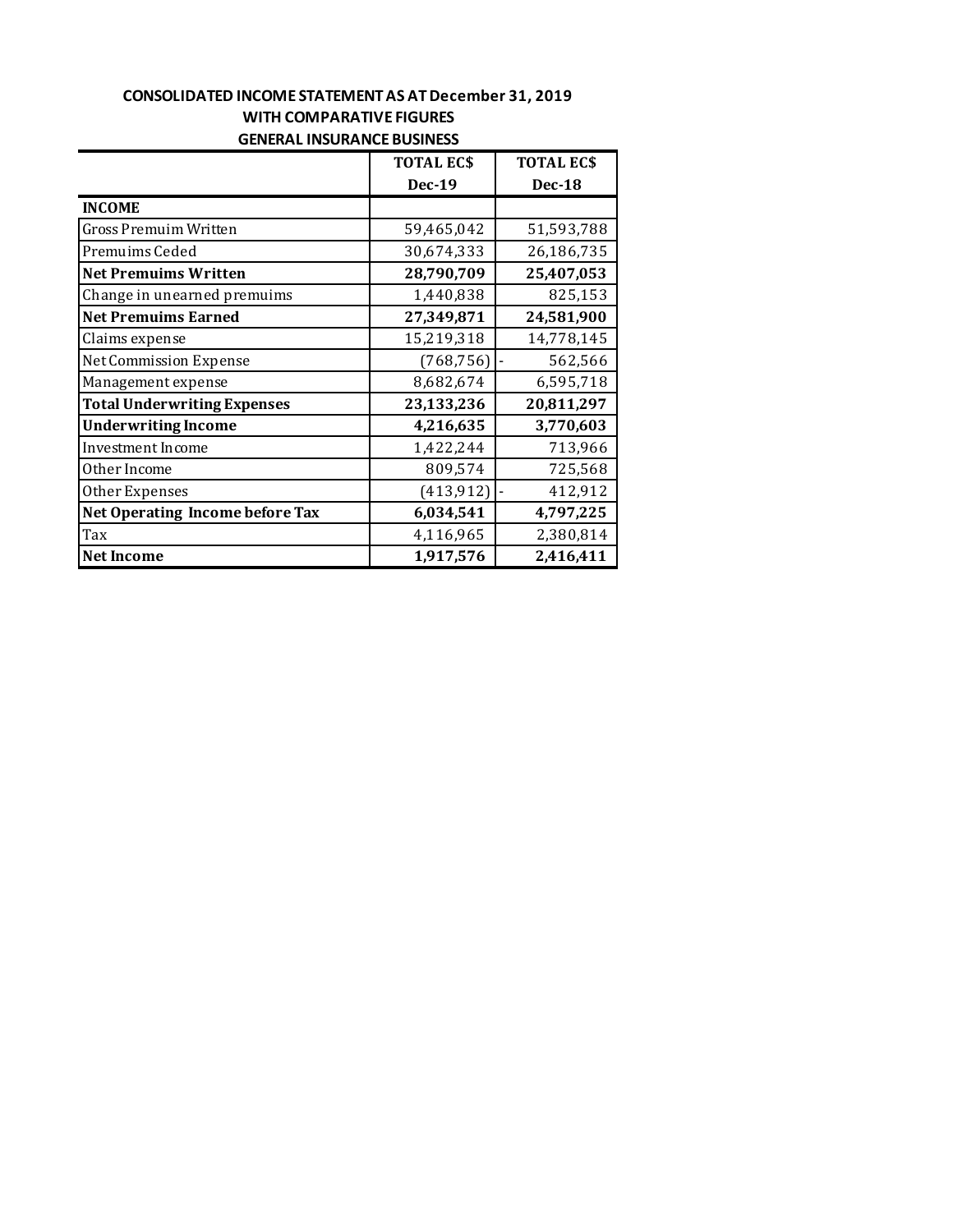## **CONSOLIDATED BALANCE SHEET AS AT December 31, 2019 WITH COMPARATIVE FIGURES GENERAL INSURANCE BUSINESS**

|                                        | <b>TOTAL ECS</b><br><b>TOTAL ECS</b> |               |  |
|----------------------------------------|--------------------------------------|---------------|--|
|                                        | <b>Dec-19</b>                        | <b>Dec-18</b> |  |
| <b>ASSETS</b>                          |                                      |               |  |
| <b>Cash and Deposits</b>               | 33,192,940                           | 30,077,029    |  |
| Government Securites                   | 25,744,974                           | 25,007,182    |  |
| <b>Company Bonds and Debentures</b>    | 381,000                              | 352,000       |  |
| <b>Secured Loans</b>                   | 161,000                              | 161,000       |  |
| <b>Investments in Real Estate</b>      | 3,911,000                            | 4,020,000     |  |
| <b>Shares</b>                          | 318,000                              | 318,000       |  |
| Unit Trusts and Mutual Funds           |                                      |               |  |
| <b>Investments in Related Parties</b>  | 3,280,132                            | 2,601,629     |  |
| Policy Loans                           |                                      |               |  |
| Other Investments                      | 6,023,498                            | 3,808,498     |  |
| <b>Total Cash and Investments</b>      | 73,012,544                           | 66,345,338    |  |
| Other Current Assets                   | 31,107,359                           | 29,996,331    |  |
| <b>Fixed Assets</b>                    | 10,218,013                           | 9,786,058     |  |
| <b>Total Assets</b>                    | 114,337,916                          | 106,127,727   |  |
| <b>Unearned Premuim Provision</b>      | 21,794,572                           | 20,374,304    |  |
| <b>Claims Provision</b>                | 11,389,907                           | 13,650,355    |  |
| Other Provision                        | 4,693,036                            | 4,114,187     |  |
| <b>Total Insurance Liabilities</b>     | 37,877,515                           | 38,138,846    |  |
| Other Liabilities                      | 15,318,768                           | 15,815,385    |  |
| <b>Total Liabilities</b>               | 53,196,283                           | 53,954,231    |  |
| <b>Share Capital</b>                   | 5,900,150                            | 5,900,150     |  |
| Head Office Account                    | 9,888,989                            | 4,706,213     |  |
| <b>Retained Earnings</b>               | 37,778,497                           | 34,360,132    |  |
| Reserves                               | 7,572,000                            | 7,201,000     |  |
| <b>Total Capital</b>                   | 61,139,636                           | 52,167,495    |  |
| <b>Total Liabilities &amp; Capital</b> | 114,335,919                          | 106,121,726   |  |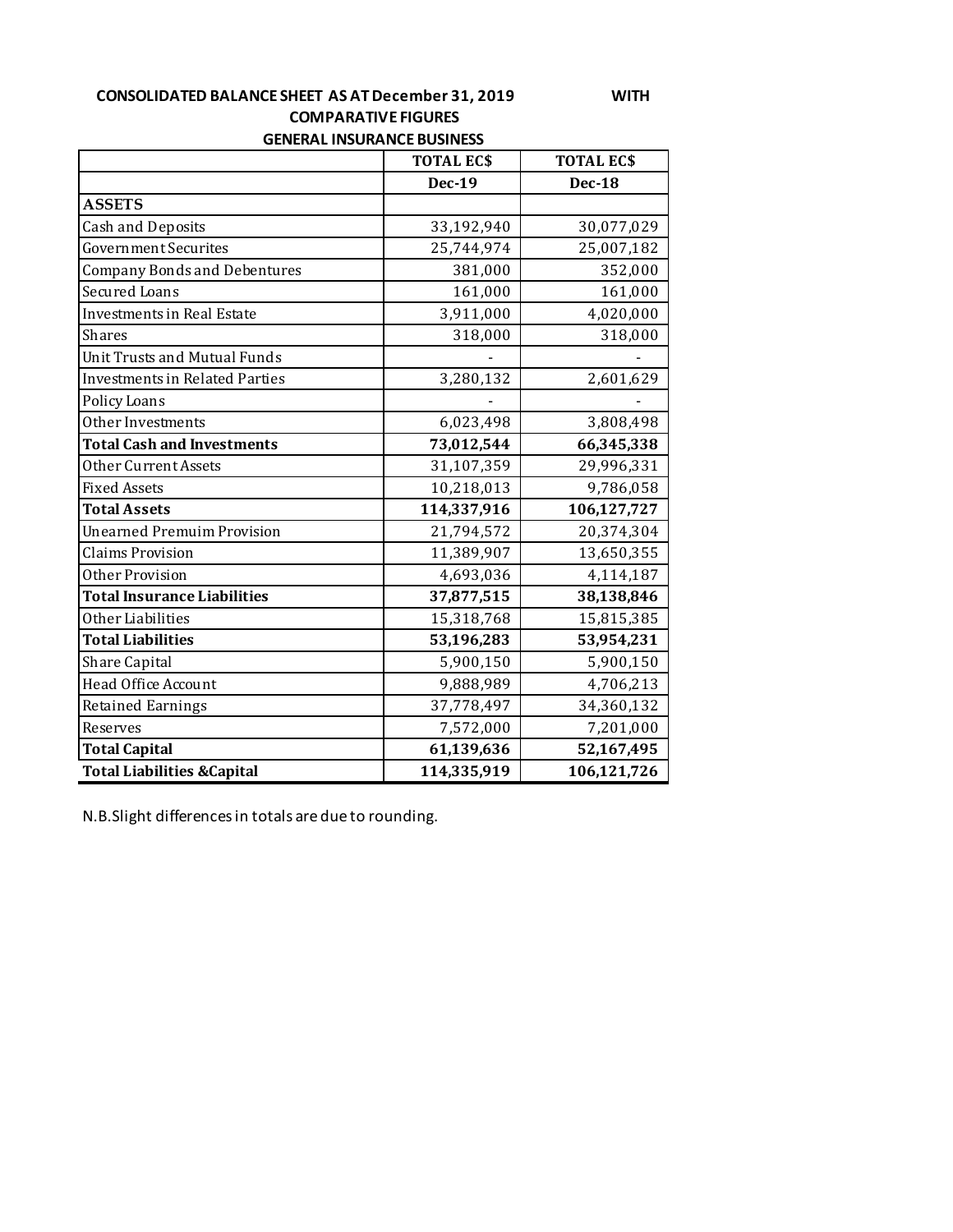# **CONSOLIDATED BALANCE SHEET AS AT September 30, 2019 WITH COMPARATIVE FIGURES**

|  | <b>LONG-TERM INSURANCE BUSINESS</b> |  |
|--|-------------------------------------|--|
|--|-------------------------------------|--|

|                                       | <b>TOTAL ECS</b> | <b>TOTAL EC\$</b> |
|---------------------------------------|------------------|-------------------|
|                                       | $Sep-19$         | $Sep-18$          |
| <b>Cash and Deposits</b>              | 30,075,000       | 36,084,000        |
| Government Securities                 | 77,611,000       | 52,434,000        |
| <b>Company Bonds and Debentures</b>   | 557,000          | 1,920,000         |
| <b>Secured Loans</b>                  | 6,324,000        | 4,985,000         |
| <b>Investments in Real Estate</b>     |                  |                   |
| <b>Shares</b>                         | 9,331,000        | 5,565,000         |
| <b>Unit Trusts and Mutual Funds</b>   |                  |                   |
| <b>Investments in Related Parties</b> | 1,023,000        | 1,003,000         |
| Policy Loans                          | 12,923,000       | 13,020,000        |
| Other Investments                     | 1,400,000        | 1,400,000         |
| <b>Total Cash and Investments</b>     | 139,244,000      | 116,411,000       |
| Other Current Assets                  | 13,546,000       | 13,710,001        |
| <b>Fixed Assets</b>                   | 6,110,000        | 6,187,000         |
| <b>Total Assets</b>                   | 158,900,000      | 136,308,001       |
| <b>Unearned Premium Provision</b>     | 227,000          | 169,000           |
| <b>Claims Provision</b>               | 2,085,000        | 2,191,000         |
| Life Insurance and Annuity Provisions | 77,858,000       | 66,830,000        |
| Deposit Administration Funds          | 26,056,000       | 24,521,000        |
| Other Provision                       | 6,381,000        | 5,782,000         |
| <b>Total Insurance Liabilities</b>    | 112,607,000      | 99,493,000        |
| Other Liabilities                     | 12,723,000       | 15,636,011        |
| <b>Total Liabilities</b>              | 125,330,000      | 115,129,011       |
| Share Capital                         |                  |                   |
| Head Office Account                   | 15,617,000       | 14,355,000        |
| <b>Retained Earnings</b>              | 15,497,000       | 4,667,990         |
| Reserves                              | 2,454,000        | 2,155,000         |
| <b>Total Capital</b>                  | 33,568,000       | 21,177,990        |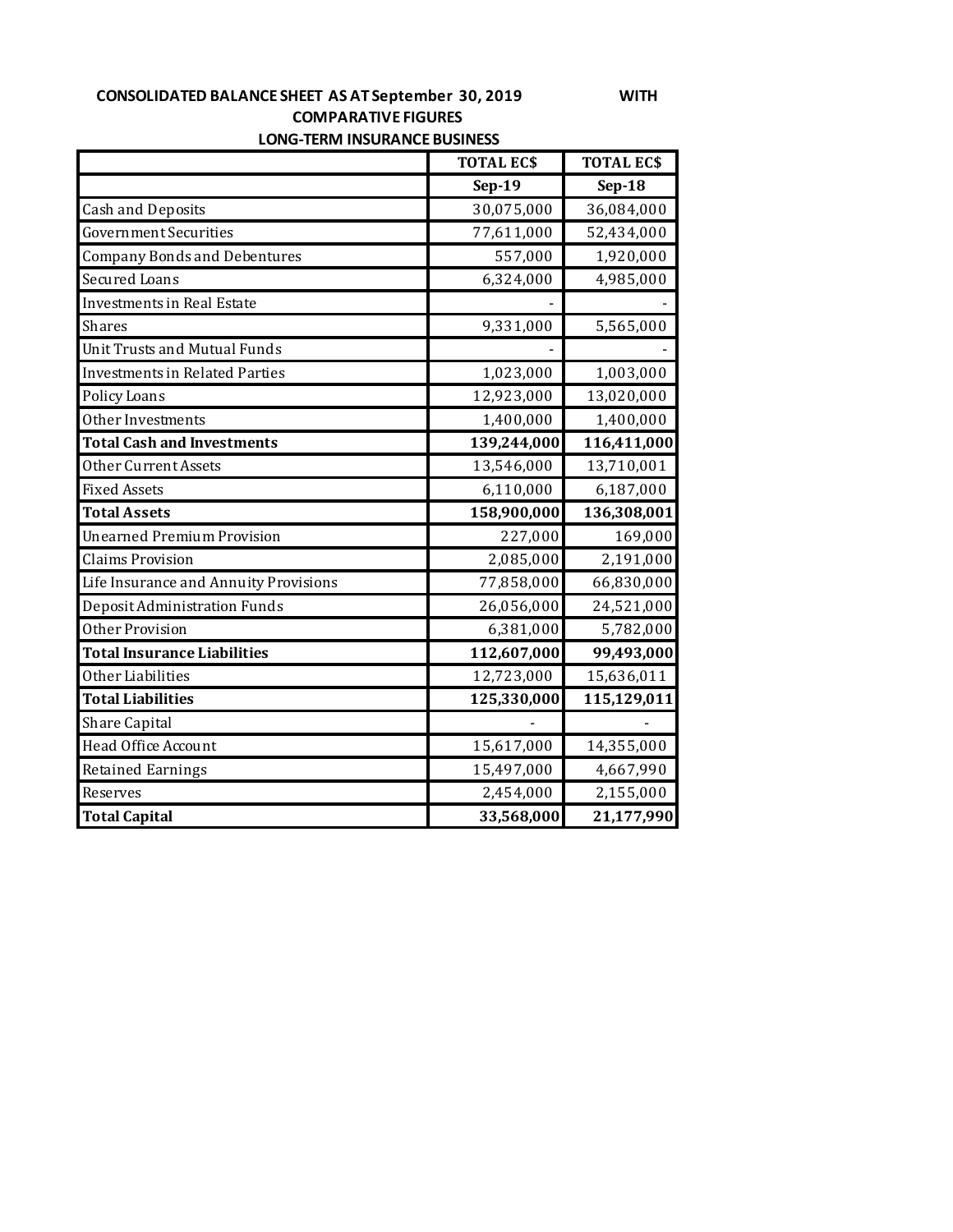## **CONSOLIDATED INCOME STATEMENT AS AT September 30, 2019 WITH COMPARATIVE FIGURES LONG-TERM INSURANCE BUSINESS**

|                             | <b>TOTAL ECS</b> | <b>TOTAL ECS</b> |
|-----------------------------|------------------|------------------|
|                             | $Sep-19$         | $Sep-18$         |
| Gross Premuims Written      | 25,414,000       | 18,110,000       |
| Reinsurance Assumed         |                  |                  |
| Reinsurance ceded           | 1,129,000        | 1,768,000        |
| <b>Net Premuims Written</b> | 24,285,000       | 16,342,000       |
| Investment Income           | 3,696,000        | 2,965,000        |
| Other Revenue               | 559,000          | 765,000          |
| <b>Total Revenue</b>        | 28,540,000       | 20,072,000       |
| Policy Holder Benefits      | 18,890,000       | 13,893,000       |
| <b>Commission Expense</b>   | 1,872,000        | 2,785,000        |
| Management expense          | 4,417,000        | 5,495,000        |
| Other Expenses              | 518,000          | 778,000          |
| <b>Total Expenses</b>       | 25,697,000       | 22,951,000       |
| Net Income before Tax       | 2,843,000        | (2,879,000)      |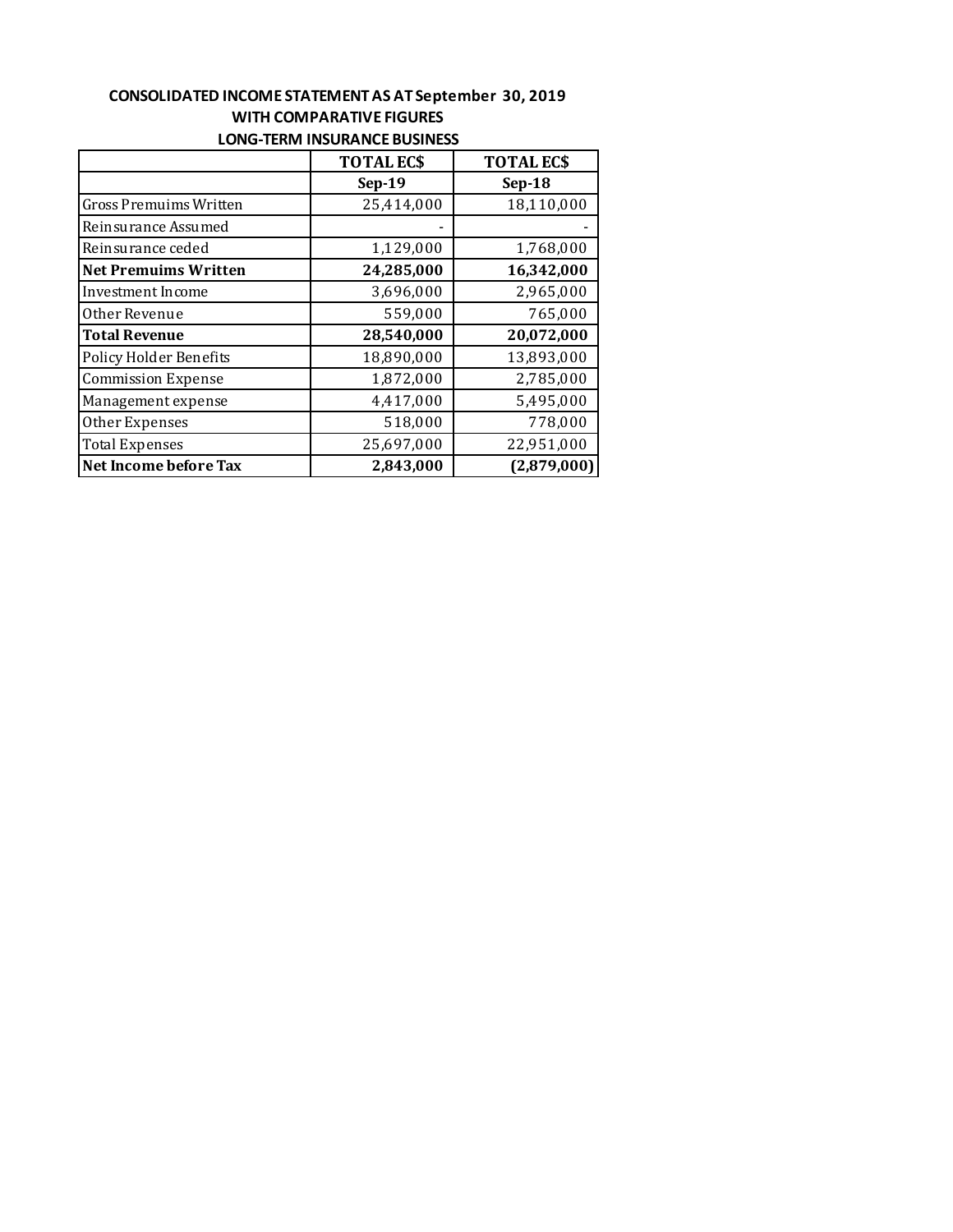## **INDUSTRY TOTALS EC\$**

|                          | <b>Quarter Ended</b> | Year Ended  | <b>Quarter Ended</b> |
|--------------------------|----------------------|-------------|----------------------|
|                          | 30-Sep-19            | 31-Dec-18   | 30-Sep-18            |
| Assets:                  |                      |             |                      |
| Life Companies           | 158,900,000          | 139,400,000 | 136,308,001          |
| <b>General Companies</b> | 115,517,287          | 105,259,789 | 107,554,169          |
| <b>Total Amount</b>      | 274,417,287          | 244,659,789 | 243,862,170          |
|                          |                      |             |                      |
| Liabilities:             |                      |             |                      |
| Life Companies           | 125,330,000          | 114,610,000 | 115,129,011          |
| <b>General Companies</b> | 56,976,340           | 54,815,633  | 54,847,457           |
| <b>Total Amount</b>      | 182,306,340          | 169,425,633 | 169,976,468          |
|                          |                      |             |                      |
| Capital/Equity:          |                      |             |                      |
| Life Companies           | 33,568,000           | 24,787,000  | 21,177,990           |
| <b>General Companies</b> | 58,536,947           | 50,441,156  | 52,705,713           |
| <b>Total Amount</b>      | 92,104,947           | 75,228,156  | 73,883,703           |
|                          |                      |             |                      |
| <b>Gross Premium:</b>    |                      |             |                      |
| Life Companies           | 25,414,000           | 24,227,000  | 18,110,000           |
| <b>General Companies</b> | 50,473,848           | 65,351,974  | 45,855,953           |
| <b>Total Amount</b>      | 75,887,848           | 89,578,974  | 63,965,953           |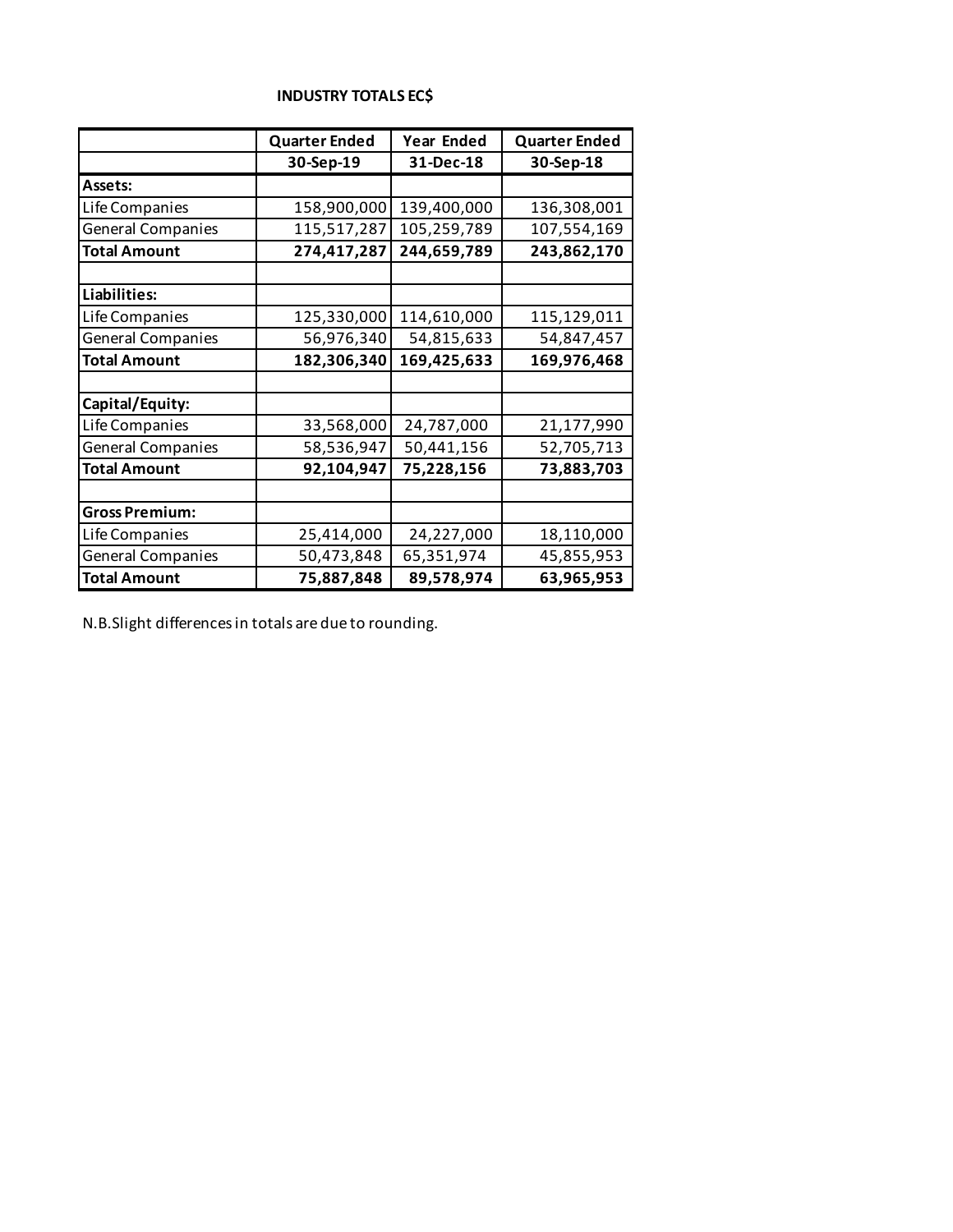## **CONSOLIDATED INCOME STATEMENT AS AT September 30, 2019 WITH COMPARATIVE FIGURES GENERAL INSURANCE BUSINESS**

|                                    | <b>TOTAL ECS</b> | <b>TOTAL ECS</b> |
|------------------------------------|------------------|------------------|
|                                    | $Sep-19$         | $Sep-18$         |
| <b>INCOME</b>                      |                  |                  |
| <b>Gross Premuim Written</b>       | 50,473,848       | 45,855,953       |
| Premuims Ceded                     | 26,968,888       | 22,568,132       |
| <b>Net Premuims Written</b>        | 23,504,960       | 23,287,821       |
| Change in unearned premuims        | 117,259          | 1,684,215        |
| <b>Net Premuims Earned</b>         | 23,387,700       | 21,603,606       |
| Claims expense                     | 12,524,464       | 10,778,334       |
| Net Commission Expense             | (682, 111)       | 27,480           |
| Management expense                 | 6,339,561        | 5,666,091        |
| <b>Total Underwriting Expenses</b> | 18,181,914       | 16,471,905       |
| <b>Underwriting Income</b>         | 5,205,786        | 5,131,701        |
| Investment Income                  | 1,115,893        | 599,524          |
| Other Income                       | 622,281          | 747,165          |
| Other Expenses                     | (349, 386)       | 338,022          |
| Net Operating Income before Tax    | 6,594,574        | 6,140,368        |
| Tax                                | 3,161,015        | 1,894,905        |
| <b>Net Income</b>                  | 3,433,559        | 4,245,463        |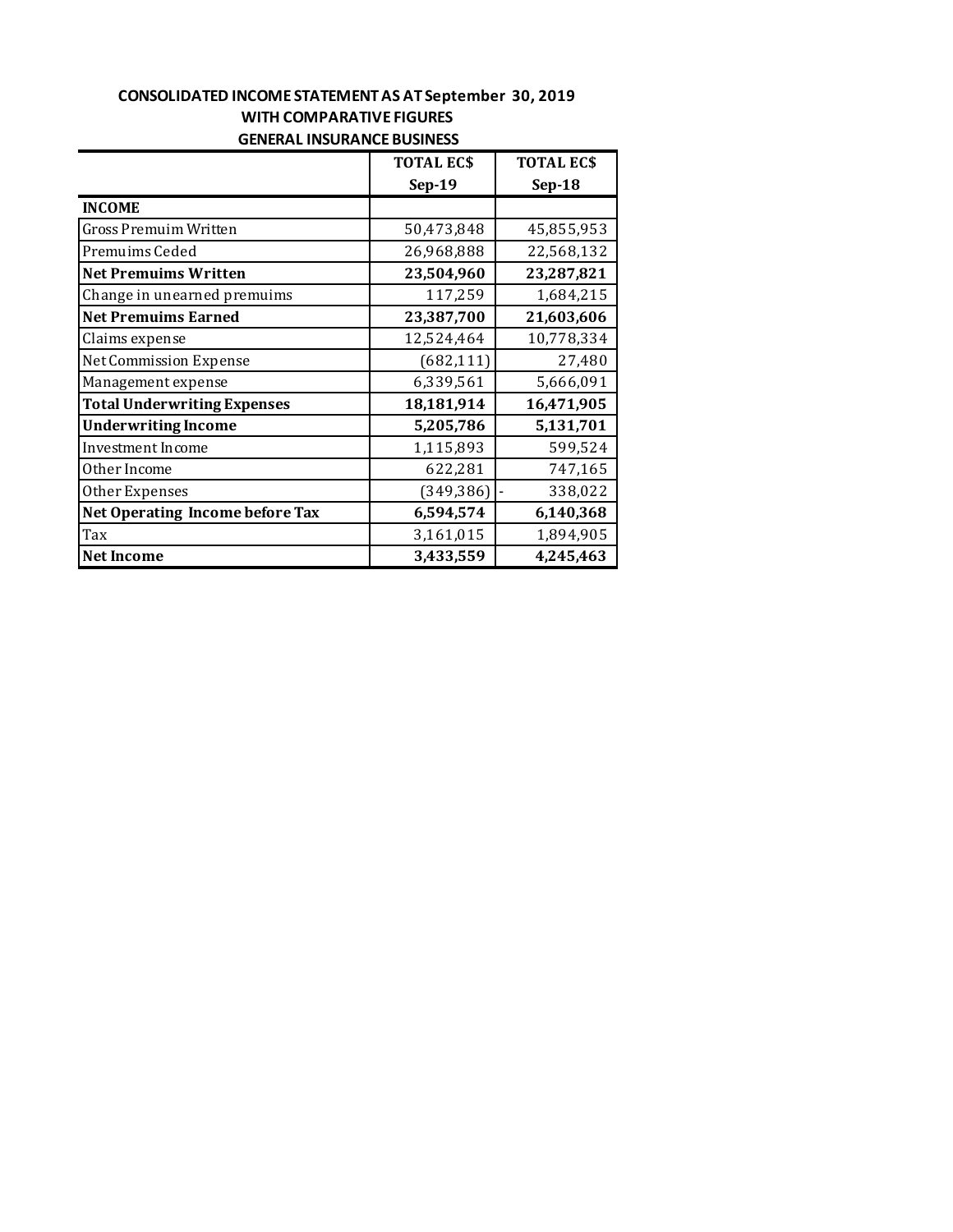#### **CONSOLIDATED BALANCE SHEET AS AT September 30, 2019 WITH COMPARATIVE FIGURES GENERAL INSURANCE BUSINESS**

|                                        | <b>TOTAL EC\$</b><br><b>TOTAL EC\$</b> |               |  |
|----------------------------------------|----------------------------------------|---------------|--|
|                                        | <b>Sep-19</b>                          | <b>Sep-18</b> |  |
| <b>ASSETS</b>                          |                                        |               |  |
| Cash and Deposits                      | 32,670,757                             | 28,755,085    |  |
| Government Securites                   | 26,624,835                             | 27,261,788    |  |
| <b>Company Bonds and Debentures</b>    | 686,000                                | 352,000       |  |
| Secured Loans                          | 161,000                                | 161,000       |  |
| Investments in Real Estate             | 4,029,000                              | 4,028,000     |  |
| <b>Shares</b>                          | 103,000                                | 318,000       |  |
| Unit Trusts and Mutual Funds           |                                        |               |  |
| <b>Investments in Related Parties</b>  | 3,214,144                              | 3,355,546     |  |
| Policy Loans                           |                                        |               |  |
| Other Investments                      | 3,261,498                              | 3,545,329     |  |
| <b>Total Cash and Investments</b>      | 70,750,234                             | 67,776,749    |  |
| Other Current Assets                   | 35,076,748                             | 29,997,347    |  |
| <b>Fixed Assets</b>                    | 9,690,305                              | 9,780,073     |  |
| <b>Total Assets</b>                    | 115,517,287                            | 107,554,169   |  |
| <b>Unearned Premuim Provision</b>      | 23,439,095                             | 21,285,079    |  |
| <b>Claims Provision</b>                | 11,856,781                             | 13,111,905    |  |
| Other Provision                        | 5,737,747                              | 4,640,890     |  |
| <b>Total Insurance Liabilities</b>     | 41,033,623                             | 39,037,874    |  |
| Other Liabilities                      | 15,942,717                             | 15,809,583    |  |
| <b>Total Liabilities</b>               | 56,976,340                             | 54,847,457    |  |
| Share Capital                          | 5,900,150                              | 5,900,150     |  |
| Head Office Account                    | 8,380,930                              | 5,465,424     |  |
| <b>Retained Earnings</b>               | 37,054,868                             | 34,139,138    |  |
| Reserves                               | 7,201,000                              | 7,201,000     |  |
| <b>Total Capital</b>                   | 58,536,947                             | 52,705,713    |  |
| <b>Total Liabilities &amp; Capital</b> | 115,513,287                            | 107,553,170   |  |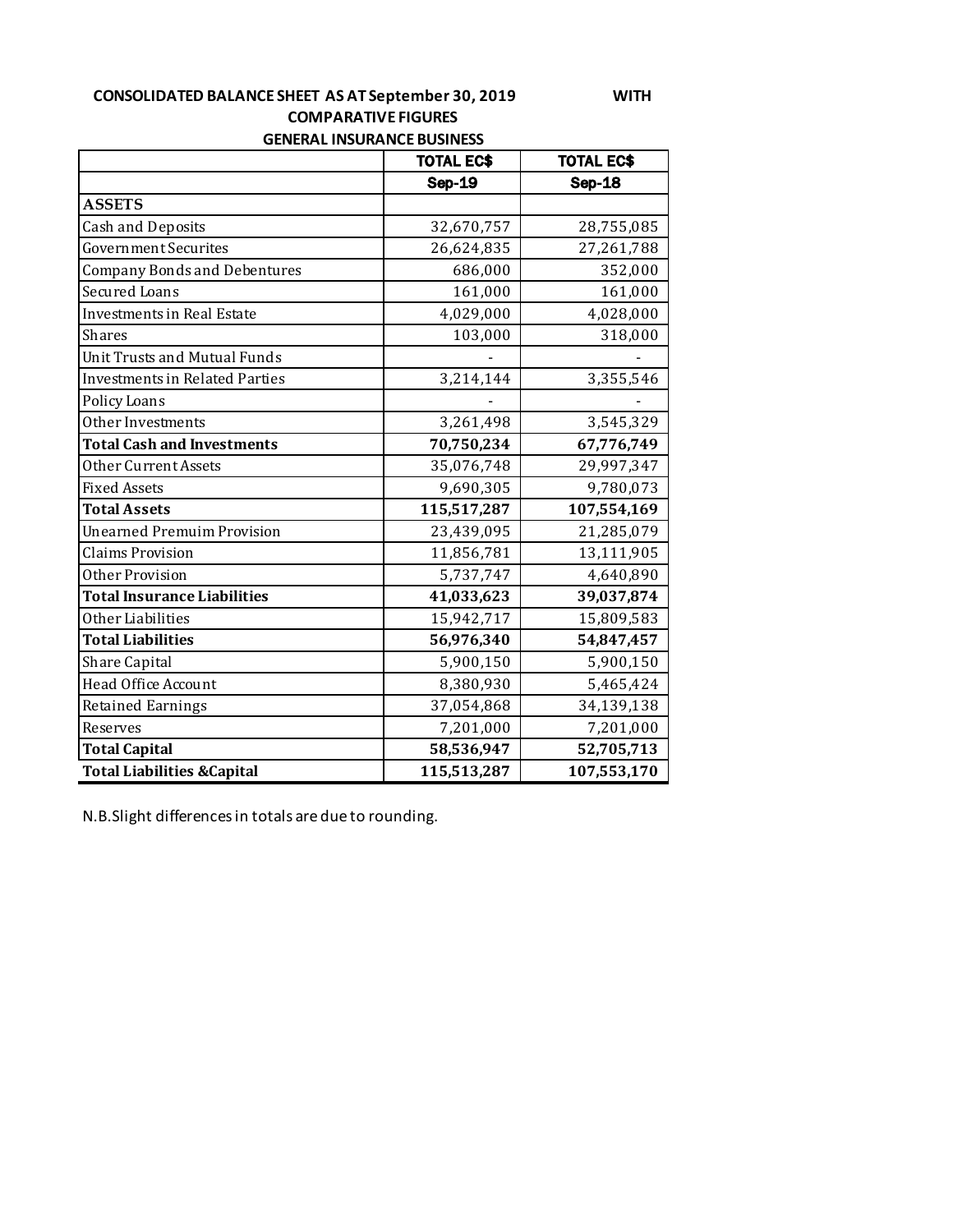# **CONSOLIDATED BALANCE SHEET AS AT JUNE 30, 2019 WITH COMPARATIVE FIGURES**

|  | LONG-TERM INSURANCE BUSINESS |  |
|--|------------------------------|--|
|--|------------------------------|--|

|                                       | <b>TOTAL ECS</b> | <b>TOTAL ECS</b> |
|---------------------------------------|------------------|------------------|
|                                       | <b>Jun-19</b>    | Jun-18           |
| <b>Cash and Deposits</b>              | 35,139,000       | 28,702,000       |
| <b>Government Securities</b>          | 74,462,000       | 53,917,000       |
| <b>Company Bonds and Debentures</b>   | 541,000          | 1,402,000        |
| Secured Loans                         | 6,373,000        | 5,044,000        |
| <b>Investments in Real Estate</b>     |                  |                  |
| Shares                                | 7,228,000        | 4,281,000        |
| <b>Unit Trusts and Mutual Funds</b>   |                  |                  |
| <b>Investments in Related Parties</b> | 1,016,000        | 998,000          |
| Policy Loans                          | 12,960,000       | 13,310,000       |
| Other Investments                     | 1,400,000        | 1,400,000        |
| <b>Total Cash and Investments</b>     | 139,119,000      | 109,054,000      |
| Other Current Assets                  | 15,310,000       | 12,220,001       |
| <b>Fixed Assets</b>                   | 6,112,000        | 6,200,000        |
| <b>Total Assets</b>                   | 160,541,000      | 127,474,001      |
| <b>Unearned Premium Provision</b>     | 259,000          | 191,000          |
| <b>Claims Provision</b>               | 2,616,000        | 1,943,000        |
| Life Insurance and Annuity Provisions | 77,205,000       | 63,695,000       |
| Deposit Administration Funds          | 25,737,000       | 23,442,000       |
| Other Provision                       | 5,868,000        | 5,619,000        |
| <b>Total Insurance Liabilities</b>    | 111,685,000      | 94,890,000       |
| Other Liabilities                     | 19,635,000       | 10,346,011       |
| <b>Total Liabilities</b>              | 131,320,000      | 105,236,011      |
| Share Capital                         |                  |                  |
| Head Office Account                   | 16,019,000       | 13,352,000       |
| <b>Retained Earnings</b>              | 10,857,000       | 6,679,990        |
| Reserves                              | 2,344,000        | 2,209,000        |
| <b>Total Capital</b>                  | 29,220,000       | 22,240,990       |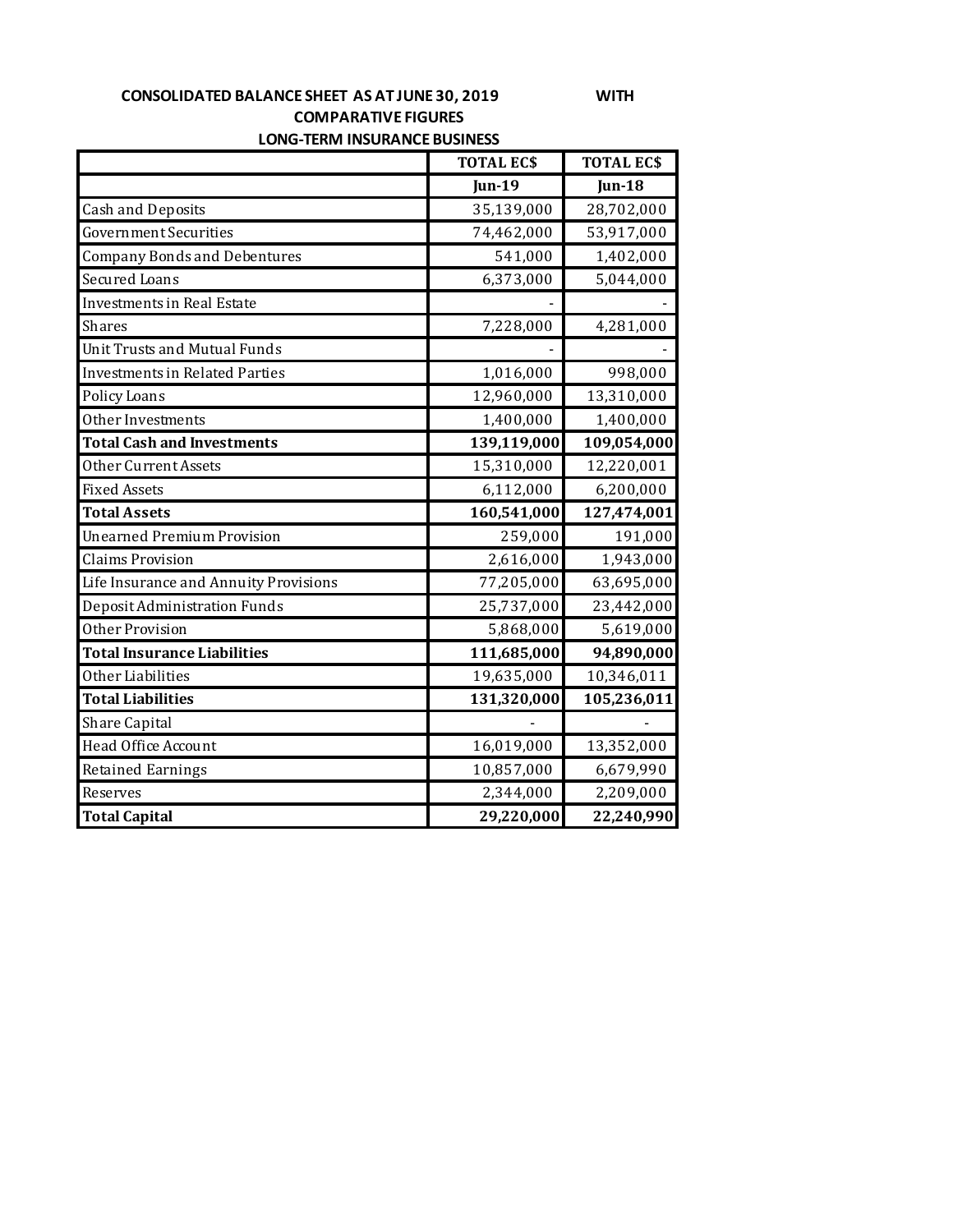#### **LONG-TERM INSURANCE BUSINESS CONSOLIDATED INCOME STATEMENT AS AT JUNE 30, 2019 WITH COMPARATIVE FIGURES**

|                             | <b>TOTAL ECS</b> | <b>TOTAL ECS</b>  |
|-----------------------------|------------------|-------------------|
|                             | <b>Jun-19</b>    | $\mathbf{u}$ n-18 |
| Gross Premuims Written      | 25,414,000       | 12,042,000        |
| Reinsurance Assumed         |                  |                   |
| Reinsurance ceded           | 1,129,000        | 1,127,000         |
| <b>Net Premuims Written</b> | 24,285,000       | 10,915,000        |
| Investment Income           | 3,696,000        | 1,395,000         |
| Other Revenue               | 559,000          | 568,000           |
| <b>Total Revenue</b>        | 28,540,000       | 12,878,000        |
| Policy Holder Benefits      | 18,890,000       | 7,416,000         |
| <b>Commission Expense</b>   | 1,872,000        | 1,918,000         |
| Management expense          | 4,417,000        | 3,766,000         |
| Other Expenses              | 518,000          | 516,000           |
| <b>Total Expenses</b>       | 25,697,000       | 13,616,000        |
| Net Income before Tax       | 2,843,000        | (738,000)         |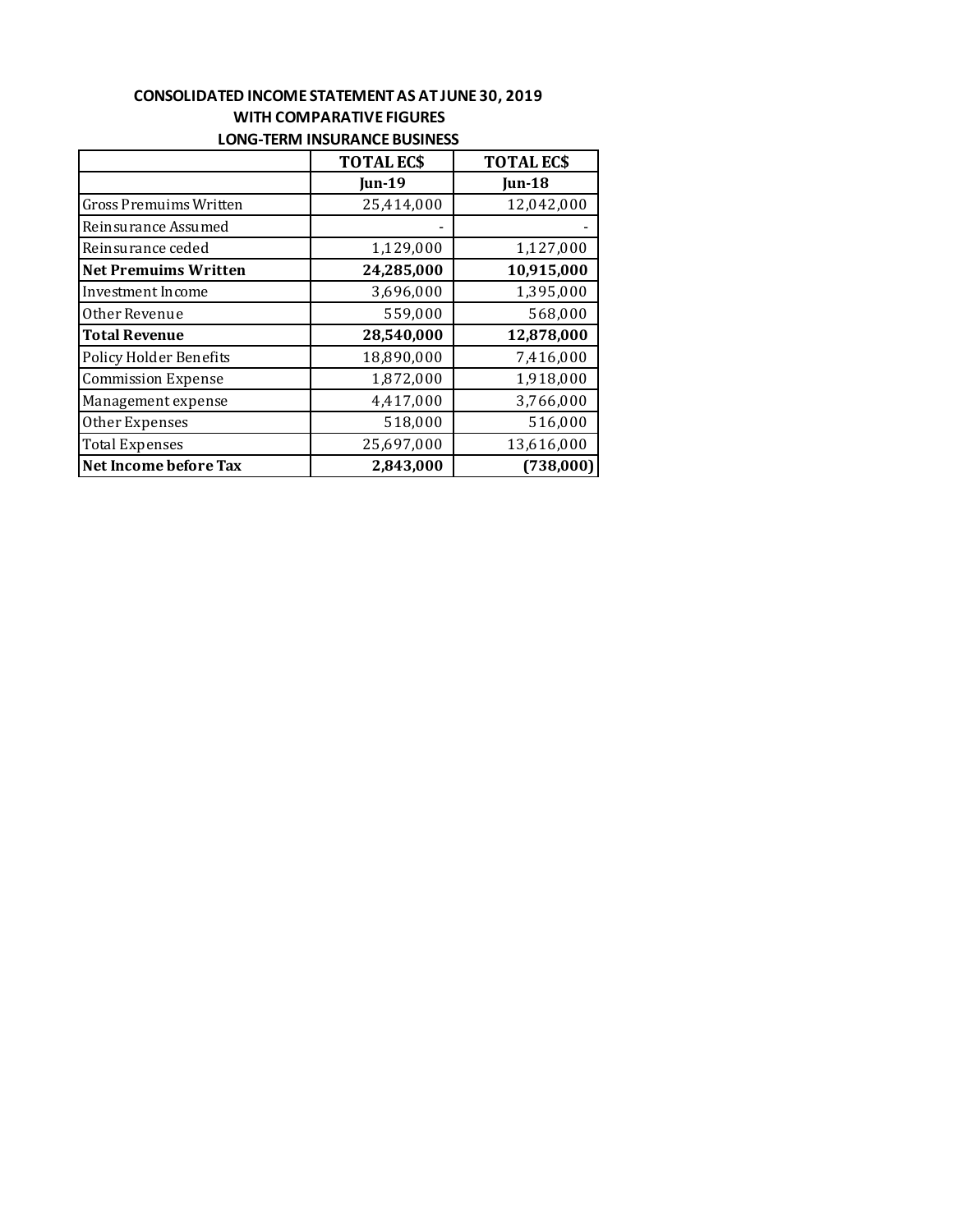|  | <b>INDUSTRY TOTALS EC\$</b> |
|--|-----------------------------|
|--|-----------------------------|

|                          | <b>Quarter Ended</b> | Year Ended  | <b>Quarter Ended</b> |
|--------------------------|----------------------|-------------|----------------------|
|                          | 30-Jun-19            | 31-Dec-18   | 30-Jun-18            |
| Assets:                  |                      |             |                      |
| Life Companies           | 160,541,000          | 139,400,000 | 127,474,001          |
| <b>General Companies</b> | 118,811,525          | 105,259,789 | 107,908,075          |
| <b>Total Amount</b>      | 279,352,525          | 244,659,789 | 235,382,076          |
|                          |                      |             |                      |
| Liabilities:             |                      |             |                      |
| Life Companies           | 131,320,000          | 114,610,000 | 105,236,011          |
| <b>General Companies</b> | 60,645,145           | 54,815,633  | 54,735,532           |
| <b>Total Amount</b>      | 191,965,145          | 169,425,633 | 159,971,543          |
|                          |                      |             |                      |
| Capital/Equity:          |                      |             |                      |
| Life Companies           | 29,220,000           | 24,787,000  | 22,240,990           |
| <b>General Companies</b> | 57,321,977           | 50,441,156  | 53,172,539           |
| <b>Total Amount</b>      | 86,541,977           | 75,228,156  | 75,413,529           |
|                          |                      |             |                      |
| <b>Gross Premium:</b>    |                      |             |                      |
| Life Companies           | 25,414,000           | 24,227,000  | 12,042,000           |
| <b>General Companies</b> | 41,248,760           | 65,351,974  | 37,180,809           |
| <b>Total Amount</b>      | 66,662,760           | 89,578,974  | 49,222,809           |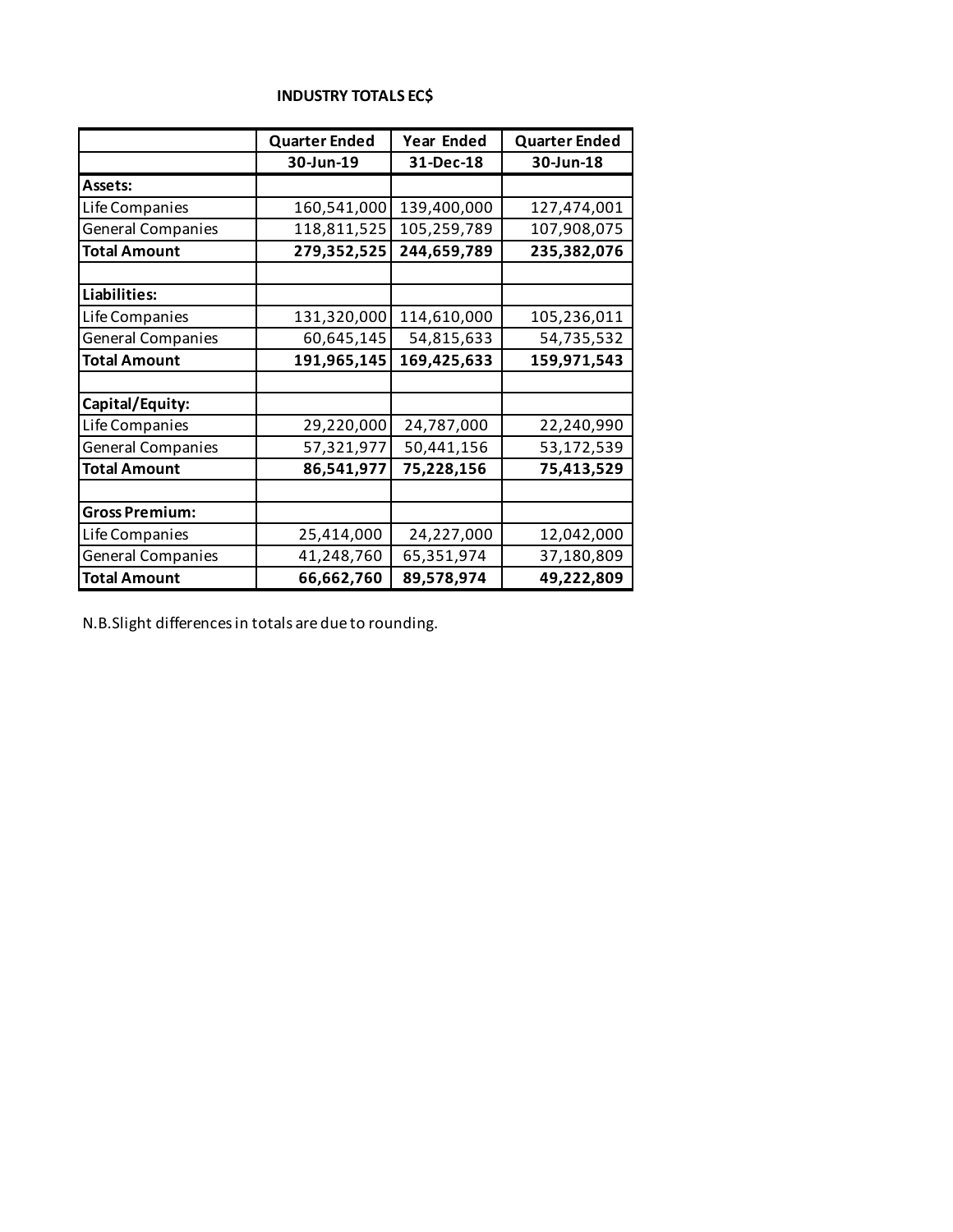## **GENERAL INSURANCE BUSINESS CONSOLIDATED INCOME STATEMENT AS AT JUNE 30, 2019 WITH COMPARATIVE FIGURES**

|                                    | <b>TOTAL ECS</b> | <b>TOTAL ECS</b> |
|------------------------------------|------------------|------------------|
|                                    | <b>Jun-19</b>    | Jun-18           |
| <b>INCOME</b>                      |                  |                  |
| Gross Premuim Written              | 41,248,760       | 37,180,809       |
| Premuims Ceded                     | 22,251,202       | 18,994,545       |
| <b>Net Premuims Written</b>        | 18,997,558       | 18,186,264       |
| Change in unearned premuims        | 177,058          | 975,241          |
| <b>Net Premuims Earned</b>         | 18,820,500       | 17,211,023       |
| Claims expense                     | 9,568,841        | 8,233,468        |
| <b>Net Commission Expense</b>      | 132,001          | 137,743          |
| Management expense                 | 4,445,307        | 4,140,241        |
| <b>Total Underwriting Expenses</b> | 14,146,149       | 12,511,452       |
| <b>Underwriting Income</b>         | 4,674,351        | 4,699,571        |
| Investment Income                  | 900,981          | 588,709          |
| Other Income                       | 574,421          | 317,162          |
| Other Expenses                     | (263, 660)       | 257,660          |
| Net Operating Income before Tax    | 5,886,093        | 5,347,782        |
| Tax                                | 2,148,958        | 1,628,095        |
| <b>Net Income</b>                  | 3,737,135        | 3,719,687        |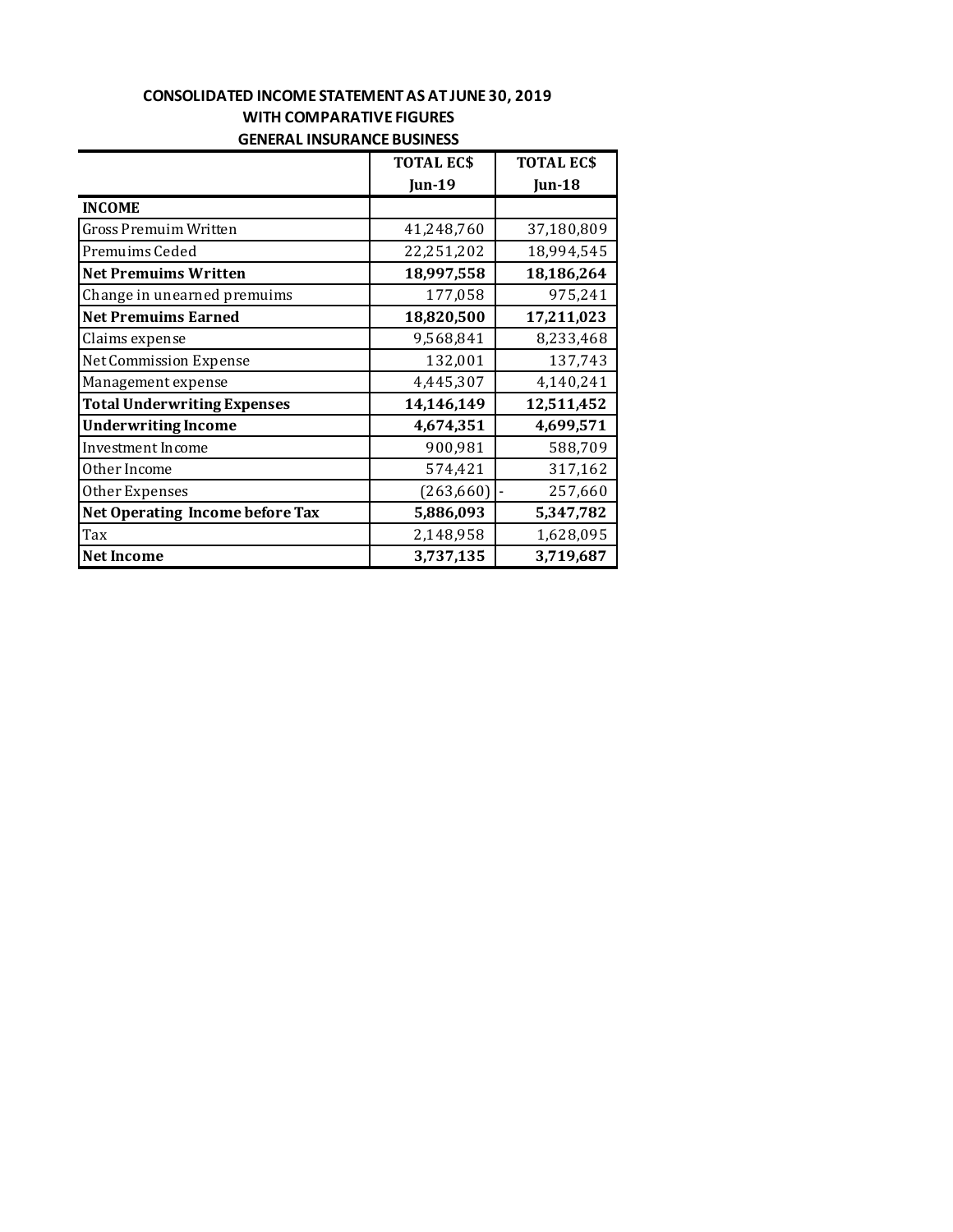**GENERAL INSURANCE BUSINESS CONSOLIDATED BALANCE SHEET AS AT JUNE 30, 2019 WITH COMPARATIVE FIGURES** 

|                                        | <b>TOTAL EC\$</b> | <b>TOTAL EC\$</b> |
|----------------------------------------|-------------------|-------------------|
|                                        | <b>Jun-19</b>     | <b>Jun-18</b>     |
| <b>ASSETS</b>                          |                   |                   |
| <b>Cash and Deposits</b>               | 32,777,959        | 30,879,946        |
| <b>Government Securites</b>            | 26,920,264        | 23,648,382        |
| <b>Company Bonds and Debentures</b>    | 1,958,000         | 525,000           |
| Secured Loans                          | 161,000           | 161,000           |
| <b>Investments in Real Estate</b>      | 4,029,000         | 4,028,000         |
| <b>Shares</b>                          | 318,000           | 318,000           |
| <b>Unit Trusts and Mutual Funds</b>    |                   |                   |
| <b>Investments in Related Parties</b>  | 2,598,723         | 3,492,130         |
| Policy Loans                           |                   |                   |
| Other Investments                      | 2,839,498         | 3,070,498         |
| <b>Total Cash and Investments</b>      | 71,602,444        | 66,122,956        |
| Other Current Assets                   | 37,503,971        | 32,018,821        |
| <b>Fixed Assets</b>                    | 9,705,110         | 9,766,298         |
| <b>Total Assets</b>                    | 118,811,525       | 107,908,075       |
| <b>Unearned Premuim Provision</b>      | 23,816,272        | 22,106,692        |
| <b>Claims Provision</b>                | 14,079,417        | 11,807,690        |
| Other Provision                        | 6,149,896         | 4,770,558         |
| <b>Total Insurance Liabilities</b>     | 44,045,585        | 38,684,940        |
| Other Liabilities                      | 16,599,560        | 16,050,592        |
| <b>Total Liabilities</b>               | 60,645,145        | 54,735,532        |
| <b>Share Capital</b>                   | 5,900,150         | 5,900,150         |
| Head Office Account                    | 8,706,404         | 9,027,219         |
| <b>Retained Earnings</b>               | 36,356,823        | 32,544,170        |
| Reserves                               | 7,201,000         | 5,701,000         |
| <b>Total Capital</b>                   | 58,164,377        | 53,172,539        |
| <b>Total Liabilities &amp; Capital</b> | 118,809,522       | 107,908,071       |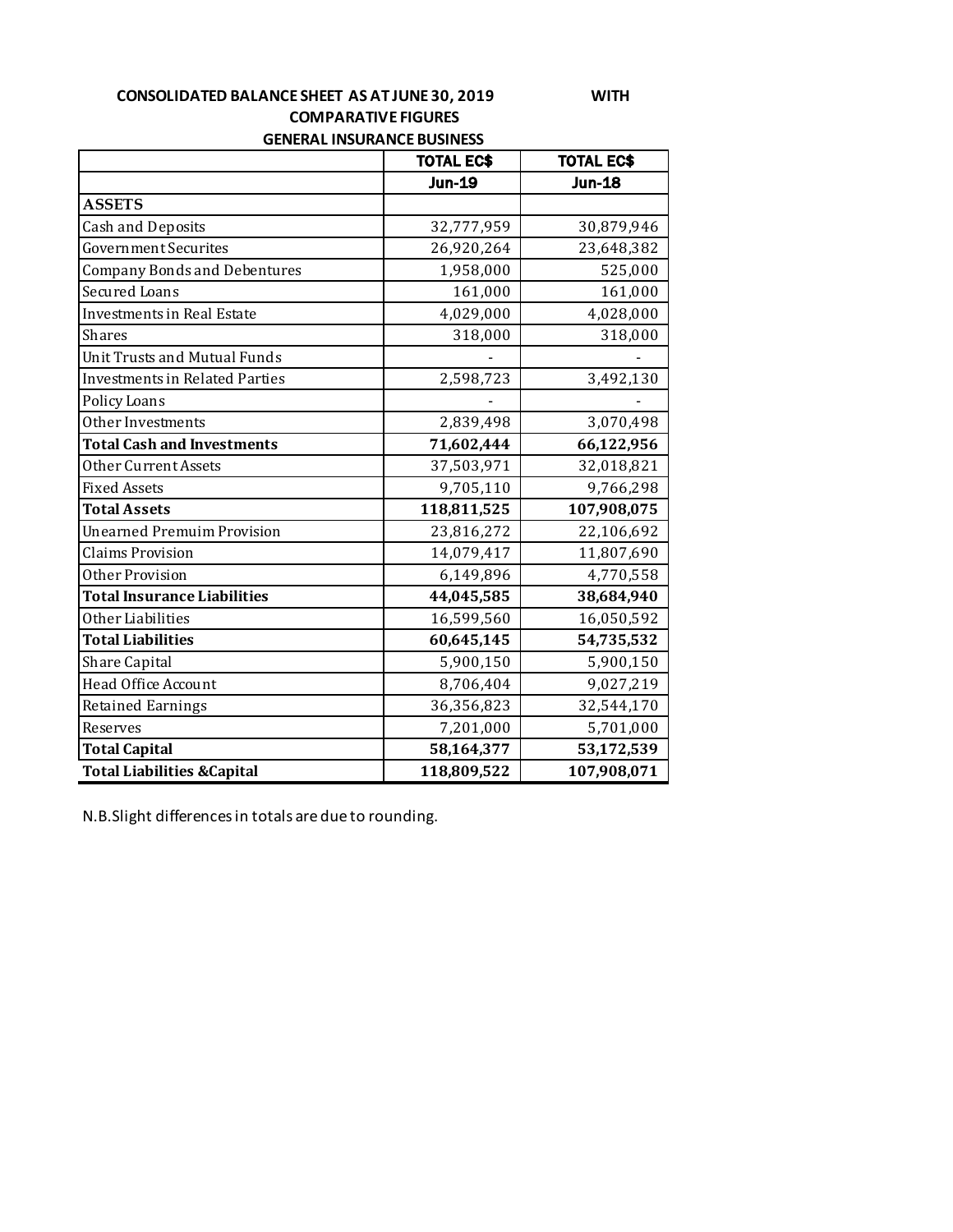## **CONSOLIDATED BALANCE SHEET AS AT MARCH 31, 2019 WITH COMPARATIVE FIGURES LONG-TERM INSURANCE BUSINESS**

|                                       | <b>TOTAL EC\$</b> | <b>TOTAL EC\$</b> |
|---------------------------------------|-------------------|-------------------|
|                                       | <b>Mar-19</b>     | <b>Mar-18</b>     |
| <b>Cash and Deposits</b>              | 31,973,000        | 26,928,000        |
| Government Securities                 | 69,242,000        | 52,617,000        |
| <b>Company Bonds and Debentures</b>   | 3,492,000         | 1,402,000         |
| <b>Secured Loans</b>                  | 6,536,000         | 5,123,000         |
| Investments in Real Estate            |                   |                   |
| <b>Shares</b>                         | 7,121,000         | 3,612,000         |
| Unit Trusts and Mutual Funds          |                   |                   |
| <b>Investments in Related Parties</b> | 1,011,000         | 993,000           |
| Policy Loans                          | 12,840,000        | 13,272,000        |
| Other Investments                     | 1,400,000         | 1,400,000         |
| <b>Total Cash and Investments</b>     | 133,615,000       | 105,347,000       |
| Other Current Assets                  | 14,119,000        | 16,752,000        |
| <b>Fixed Assets</b>                   | 6,138,000         | 6,210,000         |
| <b>Total Assets</b>                   | 153,872,000       | 128,309,000       |
| <b>Unearned Premium Provision</b>     | 157,000           | 212,000           |
| <b>Claims Provision</b>               | 2,474,000         | 1,933,000         |
| Life Insurance and Annuity Provisions | 75,814,000        | 62,870,000        |
| Deposit Administration Funds          | 25,256,000        | 23,638,000        |
| Other Provision                       | 6,047,000         | 5,887,000         |
| <b>Total Insurance Liabilities</b>    | 109,748,000       | 94,540,000        |
| Other Liabilities                     | 15,759,000        | 9,209,015         |
| <b>Total Liabilities</b>              | 125,507,000       | 103,749,015       |
| Share Capital                         |                   |                   |
| Head Office Account                   | 16,187,000        | 14,155,000        |
| <b>Retained Earnings</b>              | 9,894,000         | 8,272,985         |
| Reserves                              | 2,285,000         | 2,130,000         |
| <b>Total Capital</b>                  | 28,366,000        | 24,557,985        |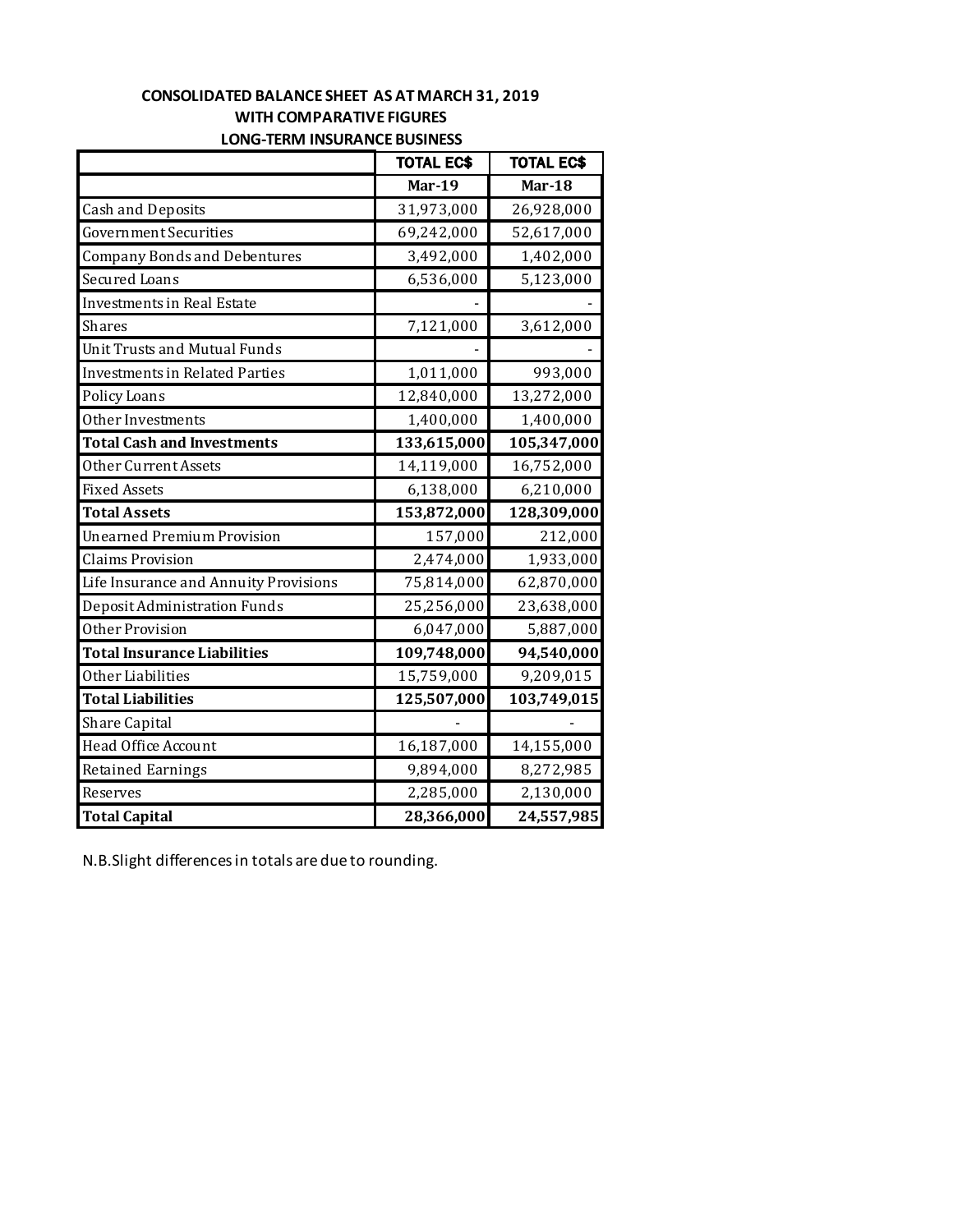#### **CONSOLIDATED INCOME STATEMENT AS AT MARCH 31, 2019 WITH COMPARATIVE FIGURES LONG-TERM INSURANCE BUSINESS**

|                               | <b>TOTAL EC\$</b> | <b>TOTAL EC\$</b> |
|-------------------------------|-------------------|-------------------|
|                               | Mar-19            | Mar-18            |
| Gross Premuims Written        | 18,402,000        | 6,245,000         |
| Reinsurance Assumed           |                   |                   |
| Reinsurance ceded             | 518,000           | 566,000           |
| Net Premuims Written          | 17,884,000        | 5,679,000         |
| Investment Income             | 1,963,000         | 1,474,000         |
| Other Revenue                 | 204,000           | 349,000           |
| <b>Total Revenue</b>          | 20,051,000        | 7,502,000         |
| <b>Policy Holder Benefits</b> | 14,885,000        | 3,065,000         |
| <b>Commission Expense</b>     | 1,080,000         | 971,000           |
| Management expense            | 1,478,000         | 1,865,015         |
| Other Expenses                | 264,000           | 230,000           |
| <b>Total Expenses</b>         | 17,707,000        | 6,131,015         |
| Net Income before Tax         | 2,344,000         | 1,370,985         |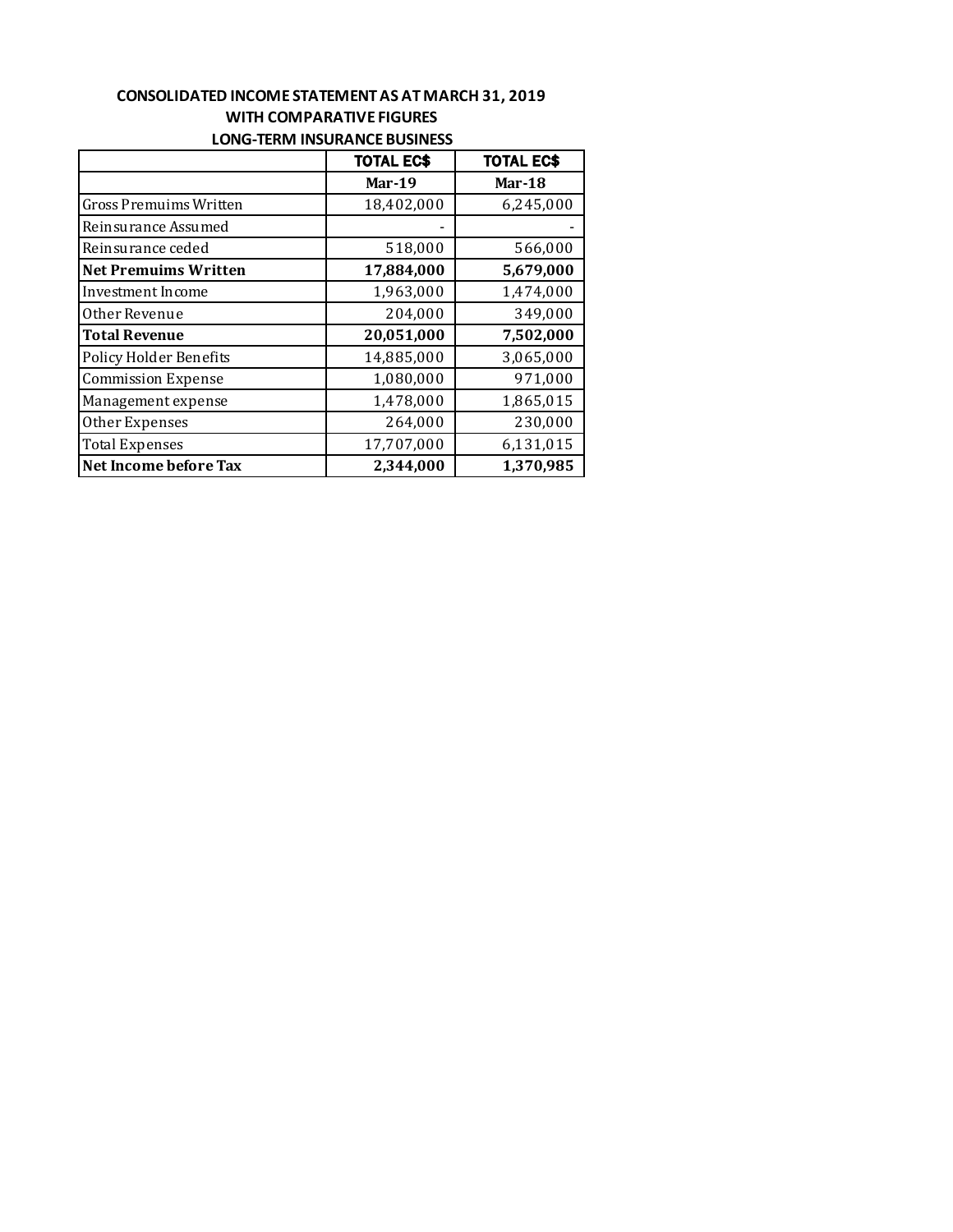## **CONSOLIDATED BALANCE SHEET AS AT MARCH 31, 2019 WITH COMPARATIVE FIGURES GENERAL INSURANCE BUSINESS**

|                                        | <b>TOTAL EC\$</b> | <b>TOTAL EC\$</b> |
|----------------------------------------|-------------------|-------------------|
|                                        | 2019              | 2018              |
| <b>ASSETS</b>                          |                   |                   |
| <b>Cash and Deposits</b>               | 29,234,297        | 28,589,738        |
| <b>Government Securites</b>            | 26,097,482        | 26,517,699        |
| <b>Company Bonds and Debentures</b>    | 1,958,000         | 525,000           |
| <b>Secured Loans</b>                   | 161,000           | 161,000           |
| <b>Investments in Real Estate</b>      | 4,027,000         | 3,987,000         |
| <b>Shares</b>                          | 318,000           | 318,000           |
| <b>Unit Trusts and Mutual Funds</b>    |                   |                   |
| <b>Investments in Related Parties</b>  | 2,949,916         | 4,904,310         |
| Policy Loans                           |                   |                   |
| Other Investments                      | 3,845,498         | 2,703,498         |
| <b>Total Cash and Investments</b>      | 68,591,193        | 67,706,245        |
| Other Current Assets                   | 30,557,991        | 28,220,152        |
| <b>Fixed Assets</b>                    | 9,763,990         | 9,684,034         |
| <b>Total Assets</b>                    | 108,913,174       | 105,610,431       |
| <b>Unearned Premuim Provision</b>      | 20,834,329        | 19,164,198        |
| <b>Claims Provision</b>                | 13,073,665        | 12,196,333        |
| Other Provision                        | 5,295,637         | 5,565,148         |
| <b>Total Insurance Liabilities</b>     | 39,203,631        | 36,925,679        |
| Other Liabilities                      | 15,311,350        | 14,565,976        |
| <b>Total Liabilities</b>               | 54,514,981        | 51,491,655        |
| <b>Share Capital</b>                   | 5,900,150         | 5,900,150         |
| Head Office Account                    | 5,917,000         | 11,961,000        |
| <b>Retained Earnings</b>               | 35,378,043        | 29,123,625        |
| Reserves                               | 7,201,000         | 7,131,000         |
| <b>Total Capital</b>                   | 54,396,193        | 54,115,775        |
| <b>TOTAL LIABILITIES &amp; CAPITAL</b> | 108,911,174       | 105,607,430       |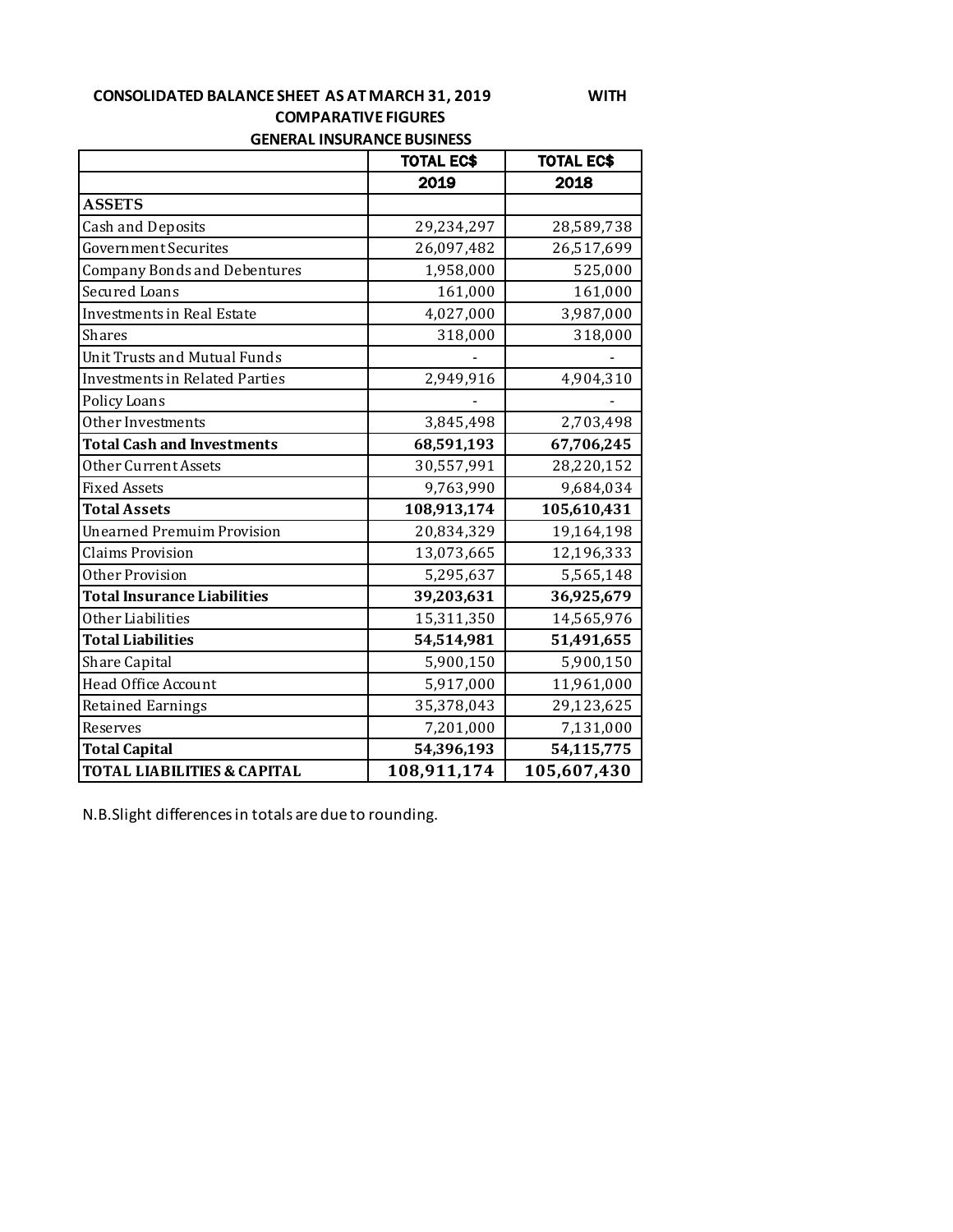#### **CONSOLIDATED INCOME STATEMENT AS AT MARCH 31, 2019 WITH COMPARATIVE FIGURES GENERAL INSURANCE BUSINESS**

|                                    | <b>TOTAL ECS</b> | <b>TOTAL ECS</b> |
|------------------------------------|------------------|------------------|
|                                    | <b>Mar-19</b>    | Mar-18           |
| <b>INCOME</b>                      |                  |                  |
| <b>Gross Premuim Written</b>       | 21,867,443       | 19,797,625       |
| Premuims Ceded                     | 12,073,880       | 9,853,400        |
| <b>Net Premuims Written</b>        | 9,793,563        | 9,944,225        |
| Change in unearned premuims        | (20,071)         | 480,550          |
| <b>Net Premuims Earned</b>         | 9,813,634        | 9,463,675        |
| Claims expense                     | 4,726,616        | 5,591,722        |
| <b>Net Commission Expense</b>      | (55, 454)        | 78,770           |
| Management expense                 | 2,462,330        | 2,248,721        |
| <b>Total Underwriting Expenses</b> | 7,133,492        | 7,919,213        |
| <b>Underwriting Income</b>         | 2,680,142        | 1,544,462        |
| Investment Income                  | 421,415          | 271,102          |
| Other Income                       | 342,987          | 219,059          |
| Other Expenses                     | (183, 659)       | 174,659          |
| Net Operating Income before Tax    | 3,260,885        | 1,859,964        |
| Tax                                | 1,234,051        | 949,791          |
| <b>Net Income</b>                  | 2,026,834        | 910,173          |